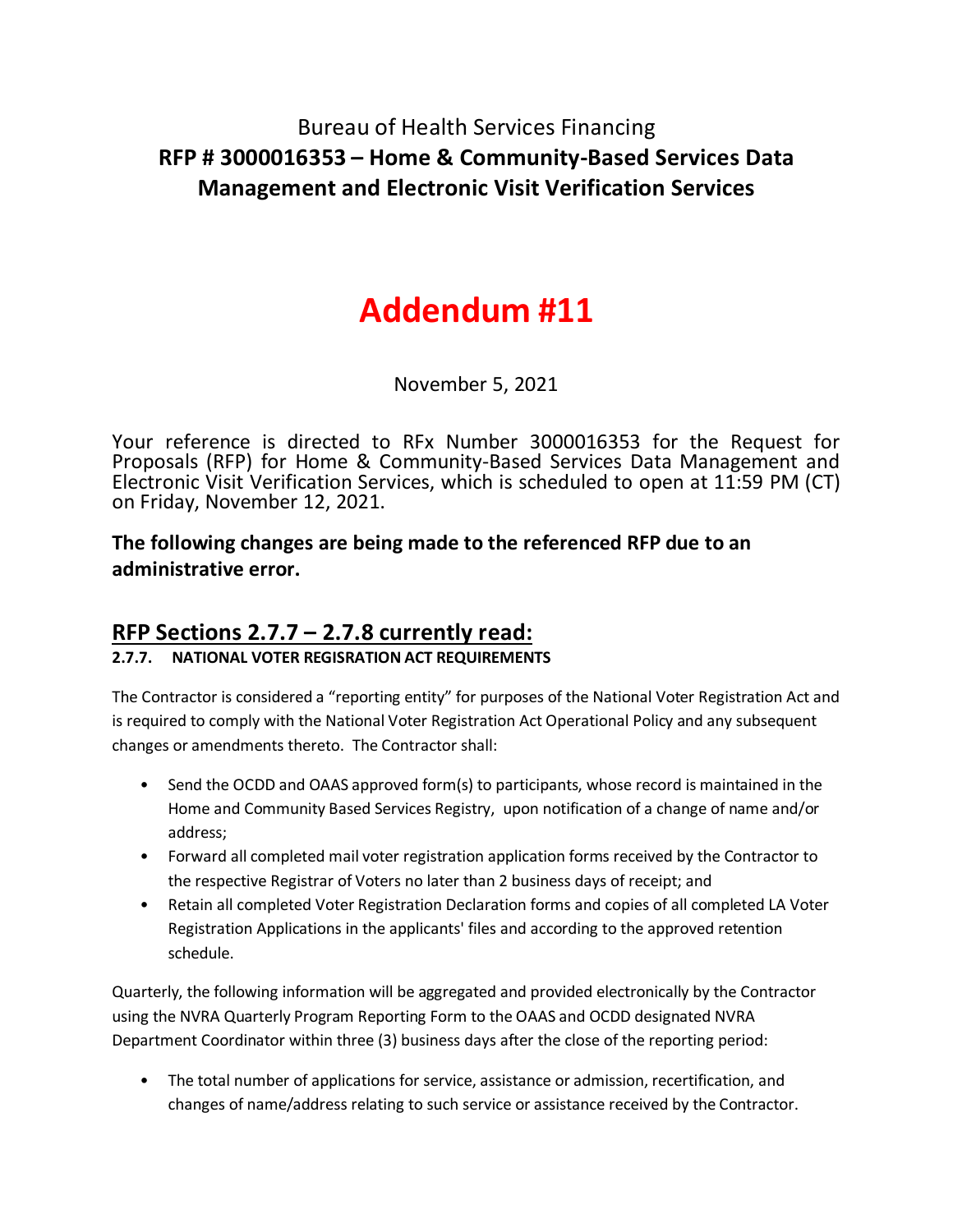- The total number of declaration forms received by the individual.
- The total number of completed mail voter registration applications received by the Contractor.

#### **2.7.7. ALL HAZARDS PLAN**

The Contractor, regardless of the architecture of its systems, shall develop and be continually ready to invoke an All Hazards Plan to protect the availability, integrity, and security of data during unexpected failures or disasters (either natural or man-made) to continue essential application or system functions during or immediately following failures or disasters.

The All Hazards Plan shall include a disaster recovery plan (DRP) and a business continuity plan (BCP). A DRP is designed to recover systems, networks, workstations, applications, etc. in the event of a disaster. A BCP shall focus on restoring the operational function of the organization in the event of a disaster and includes items related to IT, as well as operational items such as employee notification processes and the procurement of office supplies needed to do business in the emergency mode operation environment. The practice of including both the DRP and the BCP in the All Hazards planning process is a best practice.

The Contractor shall have an LDH approved All Hazards Plan no later than 30 days from the date the Contract is signed.

At a minimum, the All Hazards Plan shall address the following scenarios:

- The central computer installation and resident software are destroyed or damaged;
- The system interruption or failure resulting from network, operating hardware, software, or operations errors that compromise the integrity of transaction that are active in a live system at the time of the outage; and
- System interruption or failure resulting from network, operating hardware, software or operations errors that compromise the integrity of data maintained in a live or archival system;
- System interruption or failure resulting from network, operating hardware, software or operational errors that does not compromise the integrity of transactions or data maintained in a live or archival system, but does prevent access to the System, such as it causes unscheduled System unavailability.

The All Hazards Plan shall specify projected recovery times and data loss for mission-critical systems in the event of a declared disaster. The following minimum criteria are required:

- System restoration within 24 hours
- Two physical locations for maintaining data
- Backups of all system data, including live EVV data, every 24 hours

The Contractor shall annually test its plan through simulated disasters and lower level failures in order to demonstrate to LDH that it can restore system functions. In the event the Contractor fails to demonstrate through these tests that it can restore system functions, the Contractor shall be required to submit a corrective action plan to LDH describing how the failure shall be resolved within ten (10)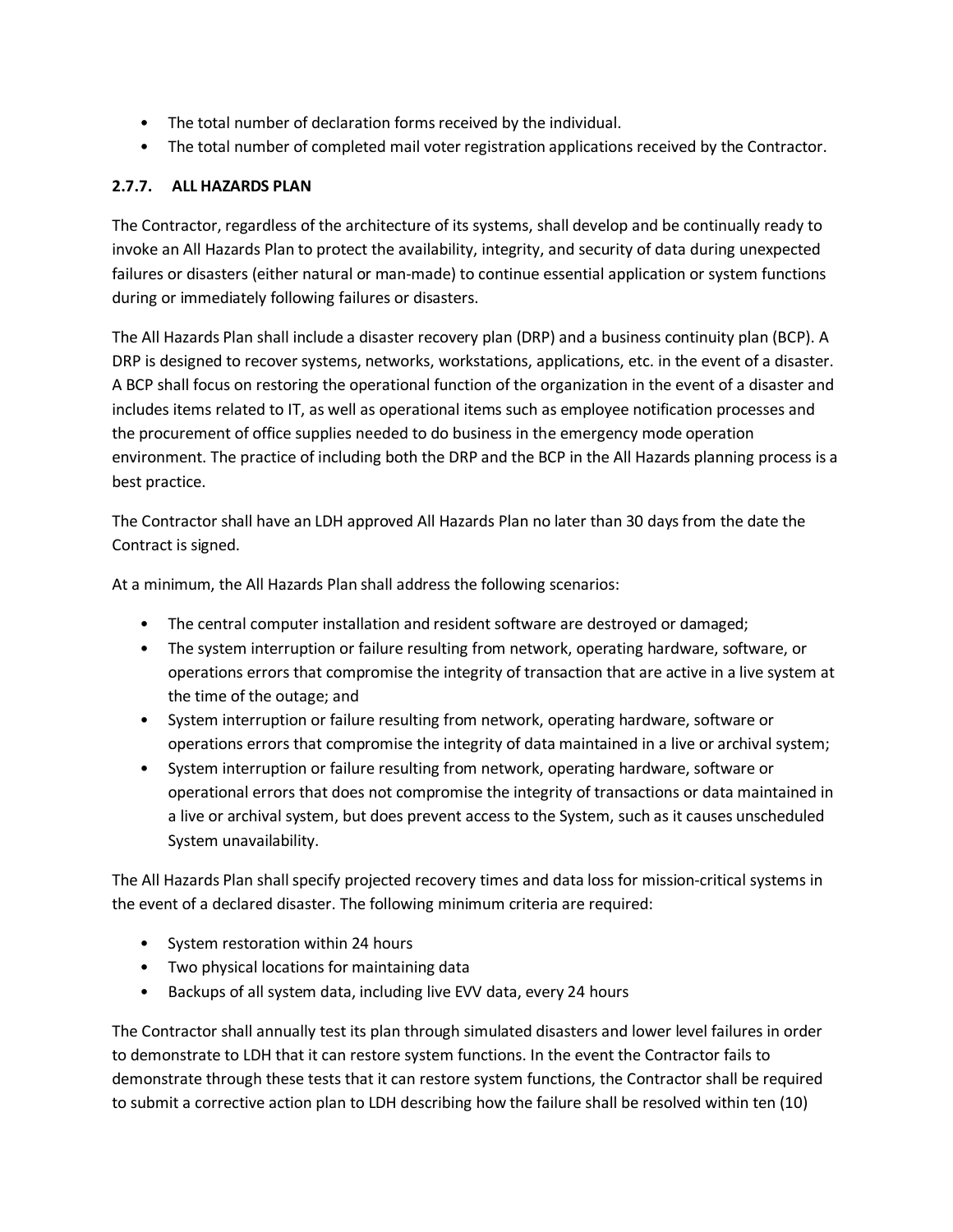business days of the conclusion of the test.

#### **2.7.8. RECORDS RETENTION REQUIREMENT**

The Contractor shall retain all electronic and hard copy records, including closed records as directed by LDH for a period of ten (10) years after closure. All electronic and hard copy records, as well as recently closed records (closed within the past two years), must be easily accessible. Additionally, all activity logging records shall be retained for ten (10) years.

## **RFP Sections 2.7.7 – 2.7.9 changed to read:**

#### **2.7.7. NATIONAL VOTER REGISTRATION ACT REQUIREMENTS**

The Contractor is considered a "reporting entity" for purposes of the National Voter Registration Act and is required to comply with the National Voter Registration Act Operational Policy and any subsequent changes or amendments thereto. The Contractor shall:

- Send the OCDD and OAAS approved form(s) to participants, whose record is maintained in the Home and Community Based Services Registry, upon notification of a change of name and/or address;
- Forward all completed mail voter registration application forms received by the Contractor to the respective Registrar of Voters no later than 2 business days of receipt; and
- Retain all completed Voter Registration Declaration forms and copies of all completed LA Voter Registration Applications in the applicants' files and according to the approved retention schedule.

Quarterly, the following information will be aggregated and provided electronically by the Contractor using the NVRA Quarterly Program Reporting Form to the OAAS and OCDD designated NVRA Department Coordinator within three (3) business days after the close of the reporting period:

- The total number of applications for service, assistance or admission, recertification, and changes of name/address relating to such service or assistance received by the Contractor.
- The total number of declaration forms received by the individual.
- The total number of completed mail voter registration applications received by the Contractor.

#### **2.7.8. ALL HAZARDS PLAN**

The Contractor, regardless of the architecture of its systems, shall develop and be continually ready to invoke an All Hazards Plan to protect the availability, integrity, and security of data during unexpected failures or disasters (either natural or man-made) to continue essential application or system functions during or immediately following failures or disasters.

The All Hazards Plan shall include a disaster recovery plan (DRP) and a business continuity plan (BCP). A DRP is designed to recover systems, networks, workstations, applications, etc. in the event of a disaster.